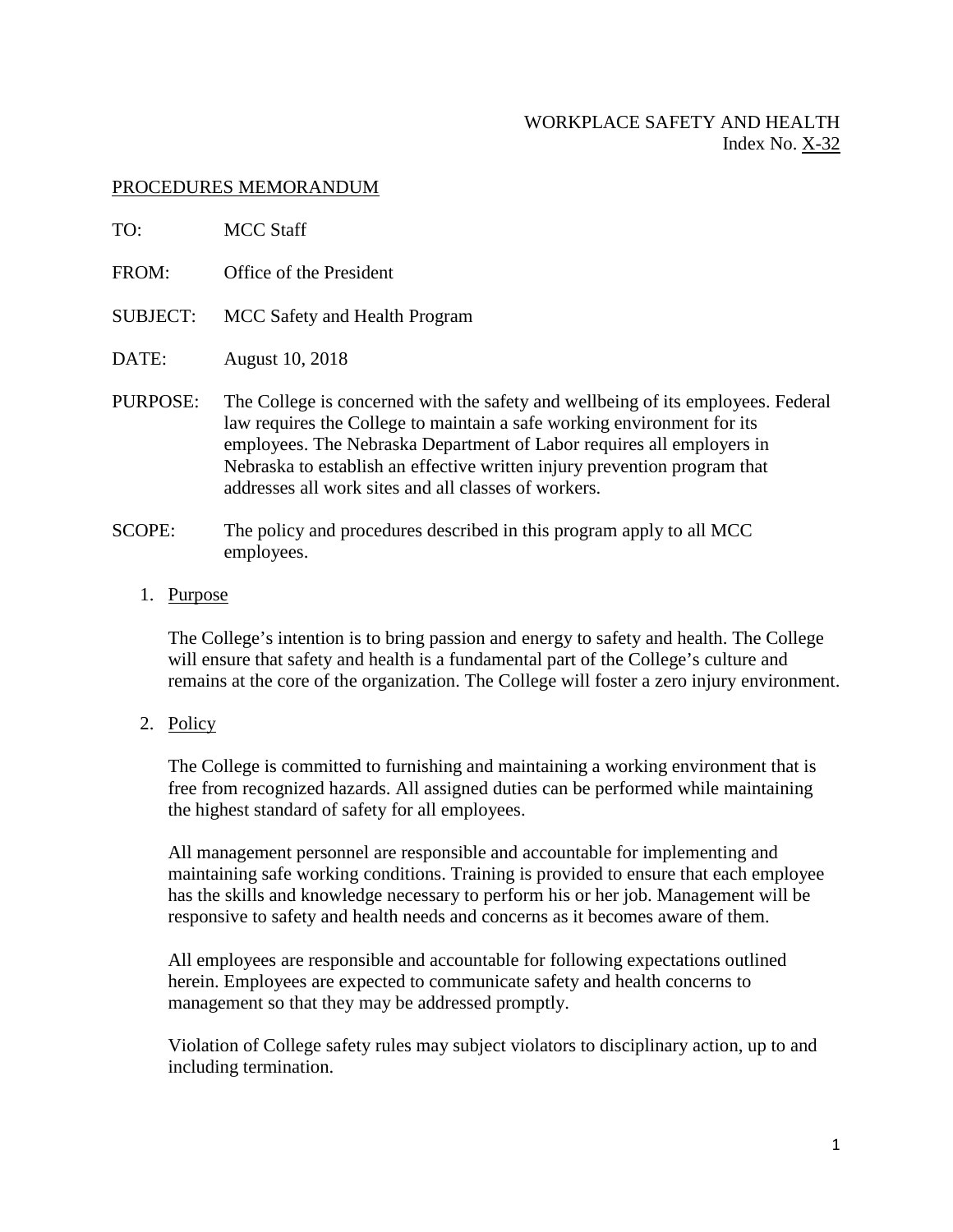## 3. Administration

The Campus, Planning and Sustainability department has the authority and responsibility to implement, coordinate and maintain the Safety and Health Program.

## 4. Employee Involvement

Employees have many opportunities to become actively involved in safety and health. Employees may communicate safety suggestions and/or concerns to a Supervisor or the Campus, Planning and Sustainability department.

With Supervisor approval, employees may:

- A. Assist with hazard prevention and control efforts.
- B. Assist with inspections and audits within their respective area.
- C. Attend a meeting and/or conference of interest that relates to job duties at the National Safety Council, Nebraska.
- D. Participate on the Safety Committee.

### 5. Emergency Procedures

Emergency procedures have been outlined in the Emergency Procedures Handbook for the following:

- A. Emergency Notification Procedures
- B. National Terrorism Advisory System
- C. Fire
- D. Evacuation of People with Disabilities
- E. Medical
- F. Disturbances
- G. Inclement Weather
- H. Tornadoes
- I. Severe Weather Areas
- J. Earthquakes
- K. Power Outages
- L. Bomb Threats
- M. Hazardous Materials

The handbook is accessible in My Way through the Workplace Safety and Health webpage. If printed, the hardcopy must be replaced after a revision. The month and year of a revision is indicated on the front cover.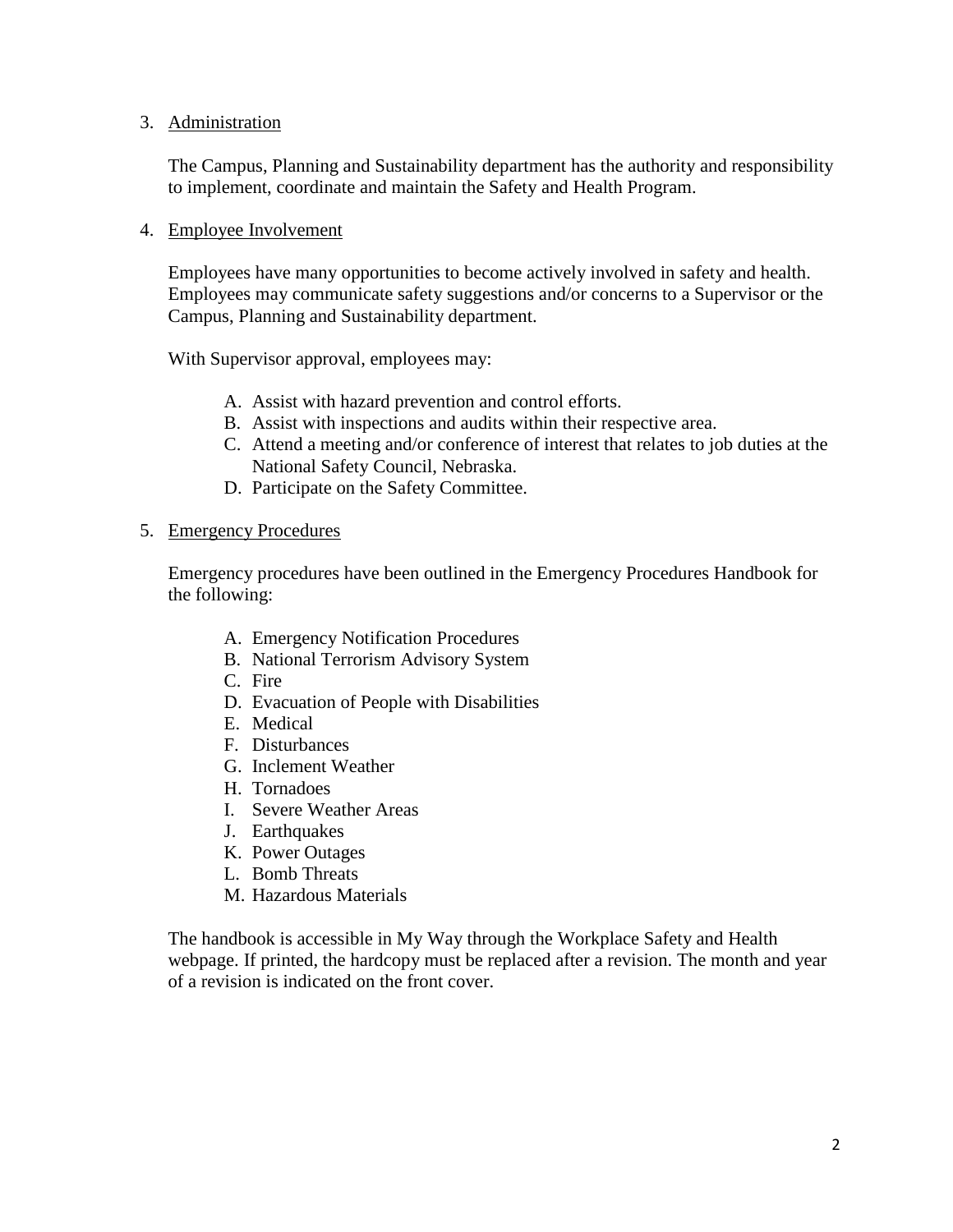### 6. Emergency Equipment & Information

The location of fire extinguishers, automated external defibrillators (AED's), first aid cabinets, safety showers, eyewash stations, emergency exits and severe weather areas are identified on Campus/Center maps. The maps are posted throughout each location. They are also available on the MCC website.

## 7. Injury/Illness Reporting & Investigation

Every injury that occurs on the job, even a minor cut or strain, must be reported. When an on-the-job injury or illness occurs, the employee must notify his/her supervisor immediately, unless the employee is prevented by incapacity from doing so. Under no circumstances, except emergency trips to the hospital, should an employee leave the College without first reporting a work-related injury or illness to their supervisor. In any event, notification must occur within 24-hours of the incident.

Once notified, the supervisor, or his/her designee, must contact the MCC Police/Public Safety officer on duty and the Human Resources office as soon as practicable. MCC Police/Public Safety will investigate and document the incident. Part of the investigation process requires that the sick or injured employee, and any witnesses to the injury or illness, complete a Statement Form, located on the MCC Police/Public Safety resource page. Human Resources will provide direction to the affected employee as well as the supervisor, or his/her designee, as to the appropriate course of action, including treatment facility options, the paperwork to be completed and the employee's benefits provided by law.

Recognized hazardous conditions that contributed to a workplace illness or injury shall be corrected immediately, or as soon as feasible. Incident documentation shall be forwarded by the MCC Police/Public Safety department to the Campus, Planning and Sustainability department. Trends shall be evaluated periodically to substantiate injury/illness reduction measures.

#### 8. General Safety Requirements

General safety requirements are basic expectations that promote a safe working environment and atmosphere. These requirements are outlined in the General Safety Requirements document. The document can be accessed in My Way through the Workplace Safety and Health webpage.

### 9. Worksite Analysis

A formal College-wide safety and health audit shall be conducted periodically to identify unsafe conditions and practices. Findings shall be evaluated, separated according to risk potential and documented. Findings that are of the highest risk potential shall be corrected immediately, or as soon as feasible. If possible, the risk potential associated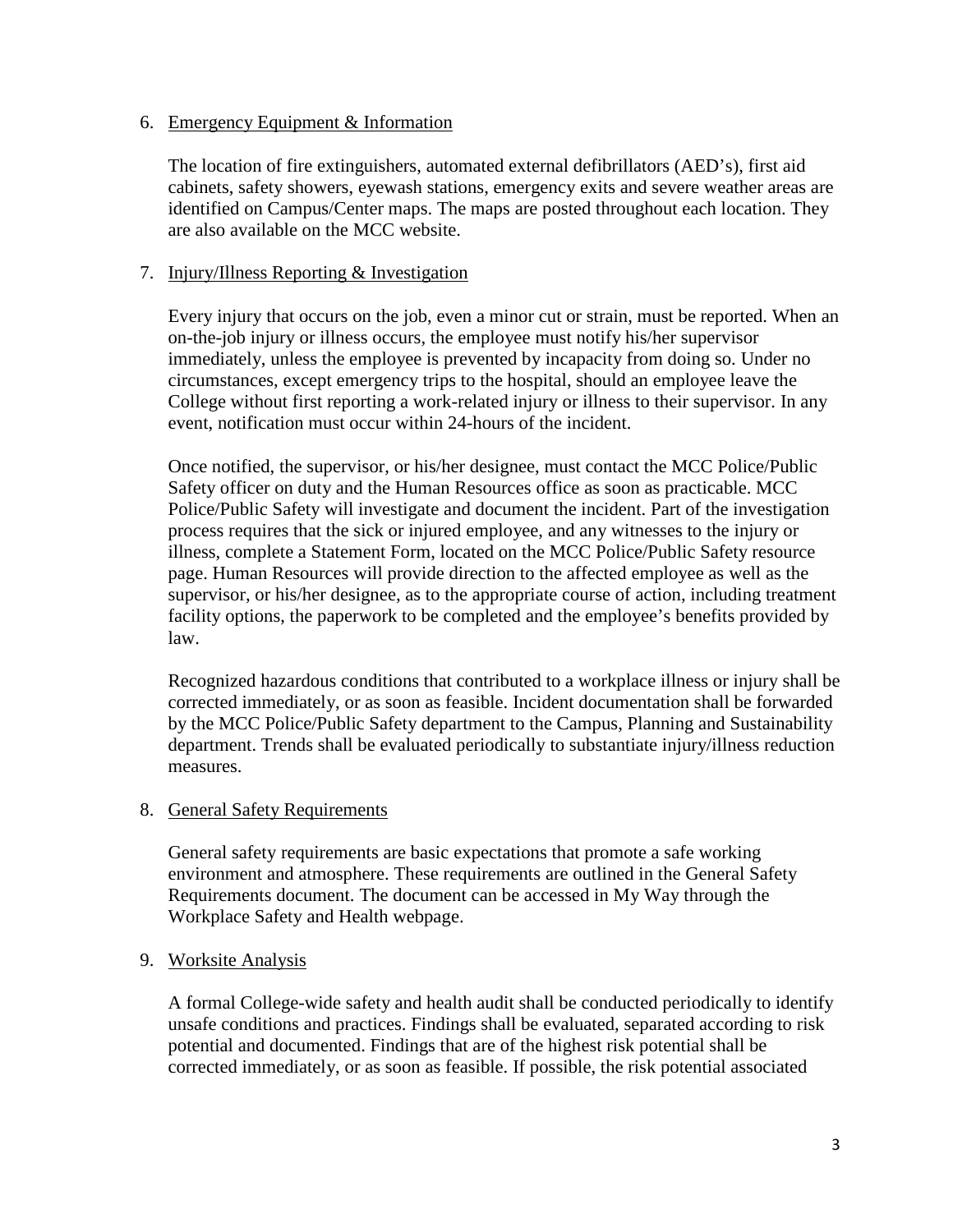with a hazard shall be reduced temporarily until a permanent solution can be implemented. A corrective action plan shall be created for all other findings.

Informal observations of conditions and practices will be made periodically throughout the year. Unsafe conditions will be communicated to management and employees within the affected area(s). If not immediately correctable, solutions will be implemented as soon as practicable. The risk potential associated with a hazard shall be reduced temporarily until a permanent solution can be implemented.

# 10. Hazard Prevention & Control

The College will ensure that recognized hazards are prevented and controlled through one or more of the following:

- A. Engineering Control
- B. Administrative Control
- C. Personal Protective Equipment (PPE)

Hazards are identified through injury/illness investigations, audits, observations and reporting. Hazard awareness is achieved through training as well as safety and health participation.

## 11. Training

All employees are required to complete basic safety and health training. The training modules can be accessed in My Way through the Workplace Safety and Health webpage. Basic training encompasses the following:

- A. Zero Injury Culture
- B. Behavior Based Safety
- C. Emergency Procedures
- D. Fire Safety
- E. Injury/Illness Reporting
- F. General Safety
- G. Bloodborne Pathogens Awareness
- H. Ergonomics Awareness
- I. Hazard Communication Awareness
- J. Personal Protective Equipment Awareness

More specific training will be required for those employees that perform specialized tasks within their normal job scope that are subject to potential hazards. Specific training may encompass one or more of the following:

- A. Bloodborne Pathogens (training beyond awareness level)
- B. Electrical Safety
- C. Elevated Work/Ladders/Fall Protection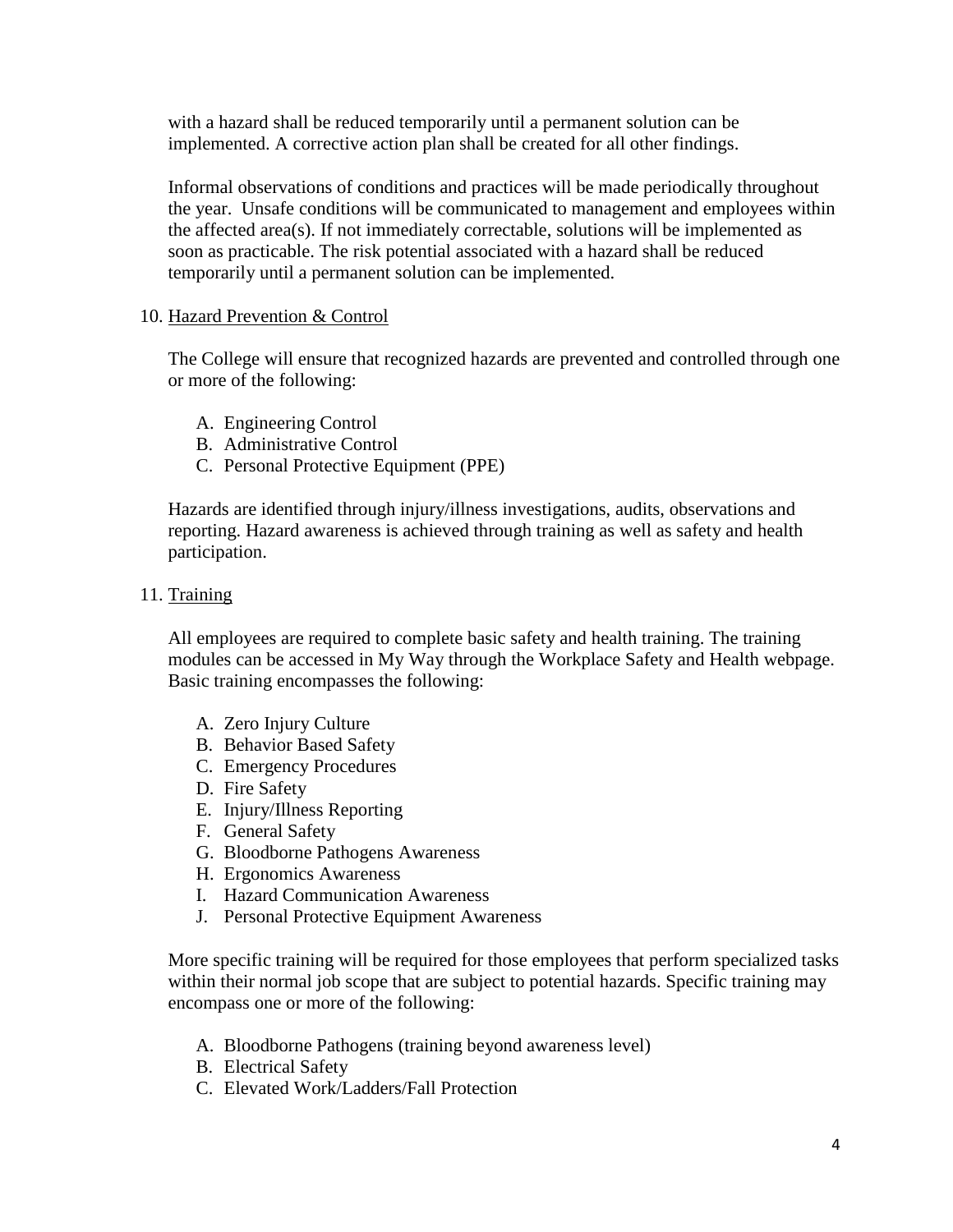- D. Ergonomics (training beyond awareness level)
- E. Hand and Power Tools
- F. Hazard Communication (training beyond awareness level)
- G. Hazardous Waste
- H. Hot Work, Cutting and Welding
- I. Lab Safety
- J. Lockout/Tagout
- K. Machinery and Machine Guarding
- L. Occupational Noise Exposure
- M. Permit-Required Confined Space Entry
- N. Personal Protective Equipment (training beyond awareness level)
- O. Powered Industrial Vehicles
- P. Respiratory Protection

#### 12. Programs & Procedures

Additional safety and health documents, such as programs and procedures, will be developed and made available for various topics. These documents will provide more indepth information and guidance. Said documents may include the following:

- A. Audit
- B. Behavior Based Safety
- C. Bloodborne Pathogens
- D. Confined Space Entry
- E. Contractor Safety
- F. Electrical Safety
- G. Elevated Work
- H. Ergonomics
- I. Hazard Communication
- J. Hot Work, Cutting and Welding
- K. Lockout/Tagout
- L. Machinery and Machine Guarding
- M. Occupational Noise Exposure
- N. Permits and Procedures
- O. Personal Protective Equipment (PPE)
- P. Powered Industrial Vehicles
- Q. Respiratory Protection

#### 13. Safety Committee

Involvement with the College Safety Committee provides employees throughout all levels of the organization with the opportunity to become actively involved in safety and health. The Committee is a vehicle for advice, creativity and leadership in furthering the College's mission to foster a zero injury environment. Activities of the Committee involve the following: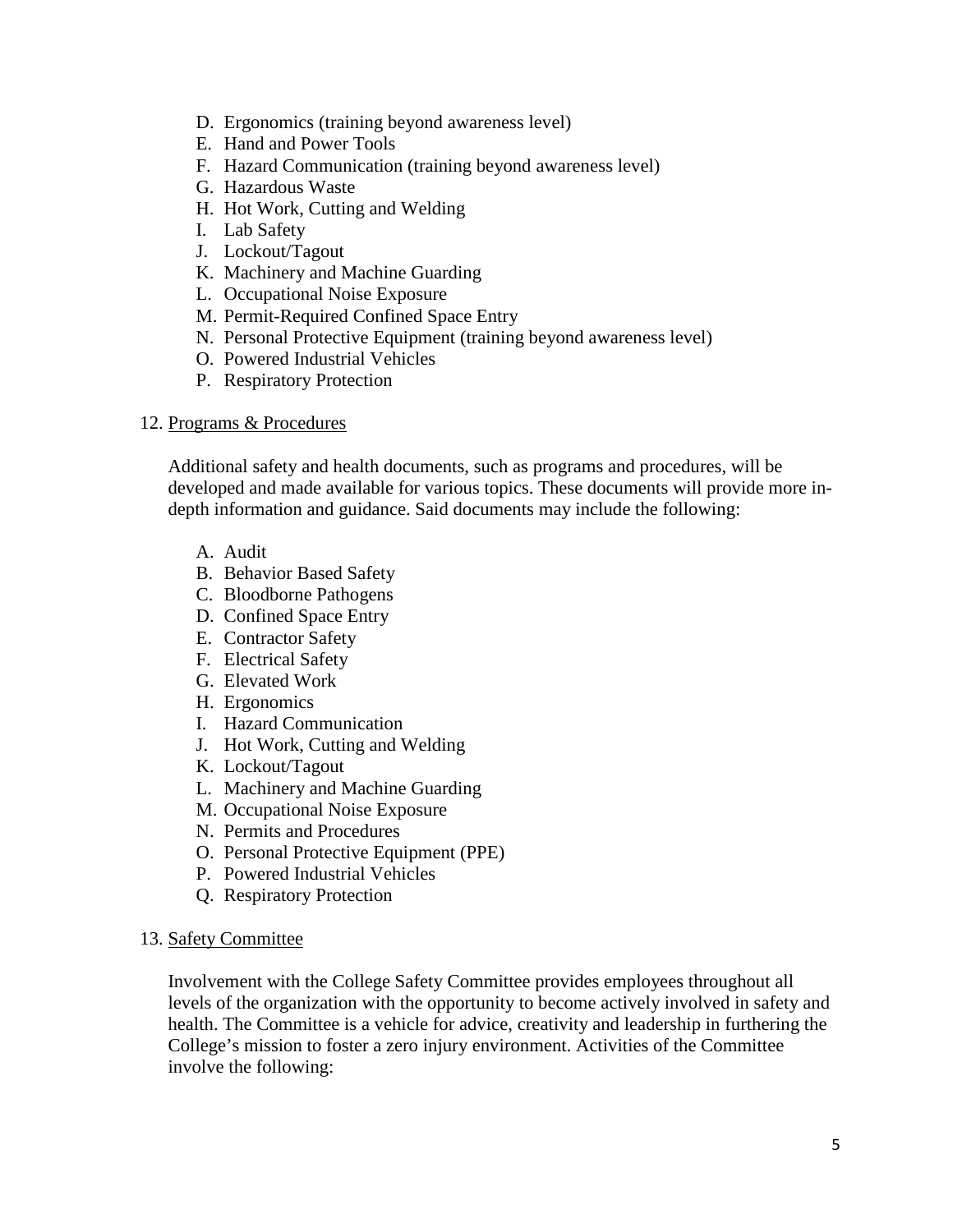- A. Support and promote safety and health efforts.
- B. Evaluate information and provide input.
- C. Suggest innovative ideas.
- D. Discuss concerns.
- E. Assist in areas of interest and strength.

Meetings are held quarterly. With supervisor approval, interested employees are encouraged to attend and participate.

# 14. Continuous Improvement

The College will continuously evaluate and improve upon the safety and health processes in place through the following means:

- A. Annual Budgeting
	- 1. Approved funds for ongoing expenses, new initiatives and improvements.
- B. Periodic Safety and Health Audits
	- 1. Hazard assessments and mitigation efforts.
- C. Goal Setting
	- 1. Strategic short and long term goals are identified within the annual budget.
- D. Incidence Rate
	- 1. The nationally recognized Incidence Rate (I/R) is utilized to gauge the effectiveness of safety and health measures within MCC ( $I/R$  = number of injuries and illnesses X 200,000/employee hours worked).
- E. Periodic Informal Observations

# 15. Recordkeeping

The College shall maintain records for various lengths of time, depending on the record type and the legal requirements for record retention. The following records are retained in accordance with MCC's Records Management policy, state and federal law:

- A. Audit and Corrective Action Plan
- B. Emergency Procedures Handbook Revisions
- C. Injury/Illness Reports
- D. Safety and Health Program at MCC
- E. OSHA Form 300A
- F. Safety Committee Meeting Minutes
- G. Training Documentation

# 16. References & Resources

Metropolitan Community College Workplace Safety and Health Webpage

Metropolitan Community College - PM VI-31: Workers' Compensation for On-the-Job Injuries